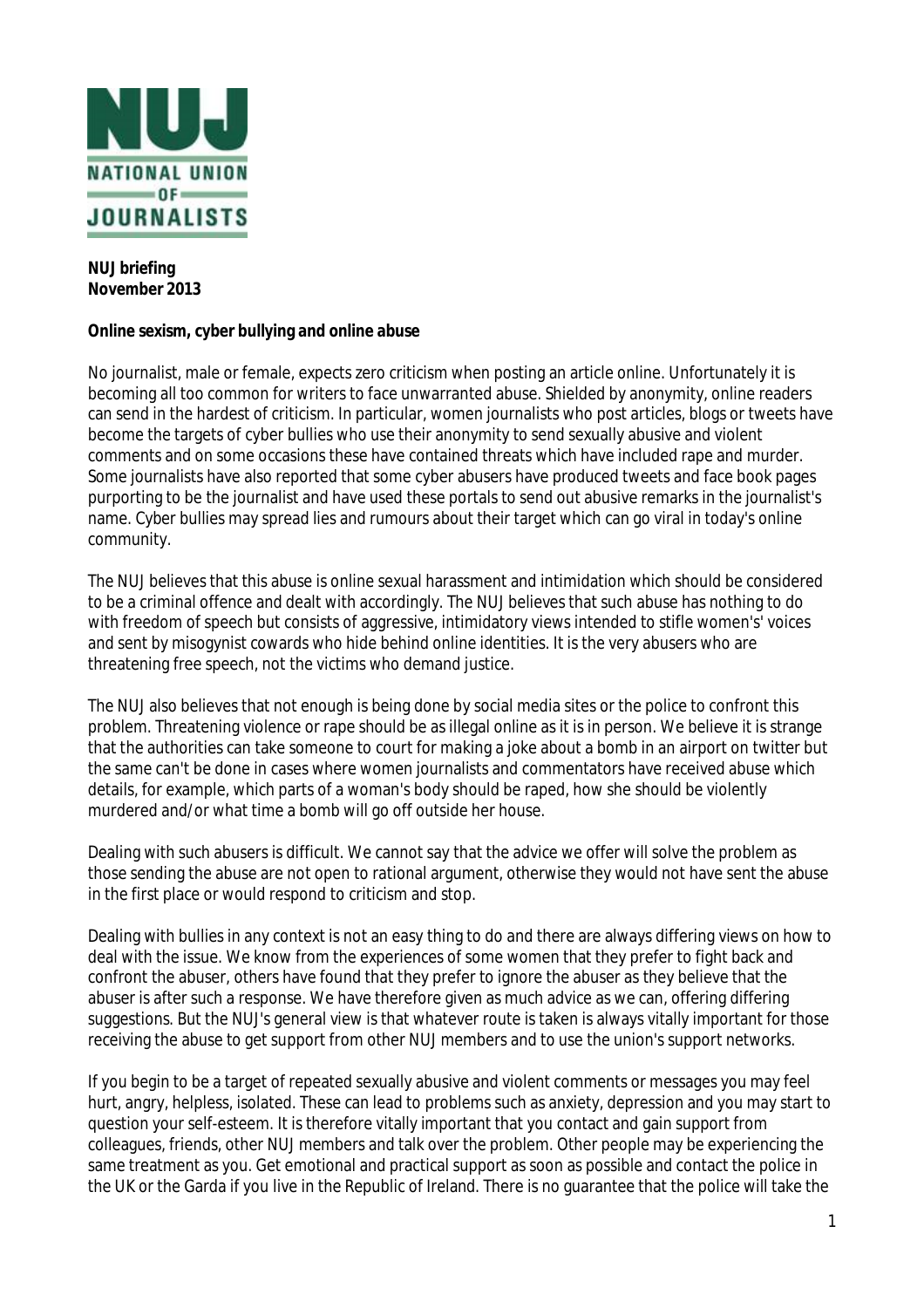case forward but it's important that all women who are targeted in this way report the offence and even if the offender is not taken to court, the police may visit abusers to warn them about their future conduct and this may make the abuse stop. In Scotland, for example, police have charged individuals who have made threatening online abusive comments using laws on the breach of the peace.

In Scotland there have been a number of successful prosecutions for behaviour likely to incite public disorder, sectarian abuse, and stirring up hatred on religious grounds. A man was convicted of breach of the peace and jailed after posting a Facebook message urging people to "send bombs and bullets" to Celtic manager Neil Lennon. Another was convicted of breach of the peace for sending a message of a threatening and offensive nature to Twitter stating "Lawwell needs a bullet. Simples." - A reference to Celtic chief executive Peter Lawwell.

It is clear police have the powers to act. It is important that they are made aware of all the instances of online abuse and pressure should be applied to encourage prosecutions where appropriate. The NUJ believes that it is clearly in the public interest to prosecute when journalists are being intimidated to the extent that they are backing off stories or downplaying certain aspects, and can no longer fulfil their role to inform the public. It is obviously in the public interest to prosecute when such attacks impact on a free and democratic society.

**These guidelines are intended to assist NUJ members who have received such online abuse; they are for staff journalists and freelances and also give some advice on online safety in general. As the problem is a relatively new one, we are all learning how to deal with it. As there is no specific legislation covering the problem - our reference to legal protections available in the areas covered by NUJ membership does not guarantee that any recourse to such Acts will be successful. Our recommendation to all NUJ members is that before embarking on any civil or criminal prosecution, members should consult their union for legal advice.**

# **Online abuse:**

- 1. Try not to worry, or hesitate to post online or stop using social media. Easy to say when these messages may start to keep you awake at night, make you fearful to turn on your computer or phone but this is *exactly* what the abuser wants. Keep in mind that women who have been targeted get left alone eventually – the abuser, unfortunately, may look for another target or tire of abusing you.
- 2. Tell other people that you are being targeted. This will make you feel better, will share the problem and alert friends and colleagues so they are cautious about unusual postings/tweets etc which purport to be by you. It will make you feel less isolated. Many women have found that once colleagues and friends target the abuser, the abuse stops. Many abusers like the idea of an isolated victim. Once they realise this is not the case they may back off.
- 3. (i.) Make a decision as to whether you are going to respond to the abuser or not. If you feel that it will help discharge your anger and frustration, fight back. You'll probably find that the abuser doesn't respond to rational argument but if you do respond - do not use abuse yourself. Tell the abuser that the abuse has to stop. You may find that it doesn't stop the abuse and this may be the time when you decide to block or ignore.

(ii.) Or, you may decide not to respond to the abuser however angry and upset it makes you. This is a personal decision but don't let it stop you posting online. To stop expressing yourself is exactly what the abuser wants.

4. Get support from other people to target the abuser. If an abuser is bombarded with responses they may retreat and leave you alone. It will also show the abuser that you have support. But make sure that your friends and colleagues do not also use abuse in return. This will undermine your case if you do take it to the police. Ask friends and colleagues to maintain a firm but non-abusive stance.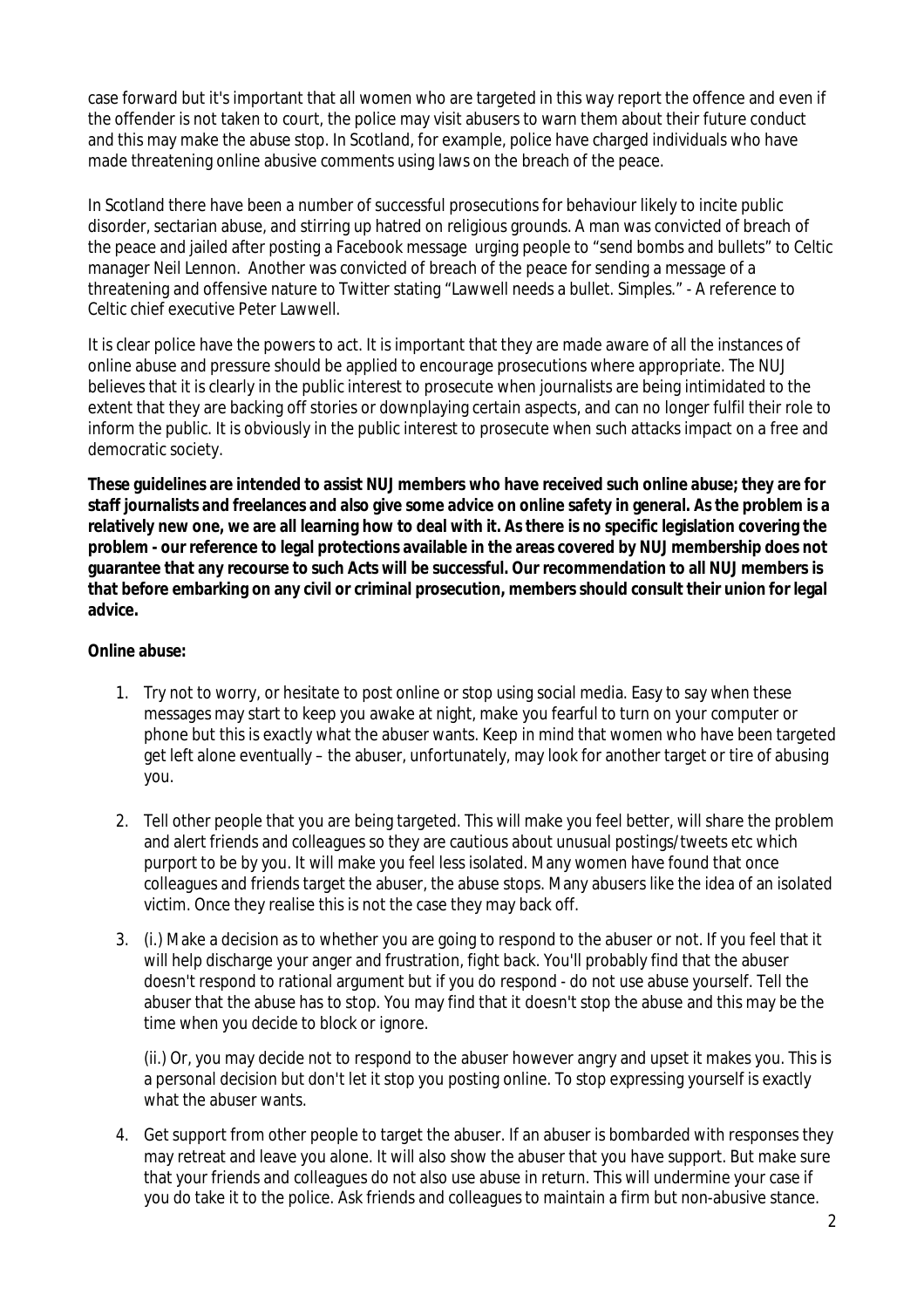- 5. The first reaction when you receive abuse is to delete it but this is the wrong thing to do. Keep the evidence and if using social media sites report the abuse. Good, well organised sites should be able to detect abusers as they will have several online identities but usually the same ISP. Be relentless in your reporting as you can until the abuse stops. Use blocks where you can. Prolific abusers will change their online name and appear as someone else.
- 6. Report the abuse to the internet service provider (ISP) and keep copies of your reports. Remind the ISP of their duty to remove abusive comments and in the UK refer to a possible infringement of the Protection from Harassment Act 1997 (see below). If you live in Scotland you may also wish to refer to possible legal recourse under the Malicious Communications Act 1988. Scotland also has antistalking laws under the Criminal Justice and Licensing Act 2010 and indecent communications are covered by the Sexual Offences Act 2009. See below for more information on such legislation.
- 7. If you are staff journalist and receiving sexual and violent abusive comments in response to your online copy, your employer should take action via the moderation of the site. The site should have a statement which informs contributors that abuse of staff will not be permitted and that they will make all efforts to track down repeated offenders and ask the police to prosecute. Employers have a duty of care under health and safety legislation and should take all steps to prevent their staff from abuse.

In addition to protecting staff from abuse, employers should provide support to employees affected by such abuse. In Scotland, the NUJ has experienced situation where employers advise staff to delete social media accounts or to curtain their activity online rather than deal with the problem. As a union, we are demanding that our members are not prevented from engaging in their day-to-day employment if this entails using social media activities.

- 8. If management do not take sufficient action, speak with your chapel representative about the abuse and ask them to take it up on your behalf.
- 9. If you are a freelance, contact the NUJ freelance office or your local branch for support and possible legal advice. If you live in Scotland, contact the Scottish office in Glasgow, and if you live in Ireland, please contact the NUJ office in Dublin. All contact numbers can be found on the NUJ website:

www.nuj.org.uk/contacts

# **Useful information on legislation:**

## **UK: CPS guidance on abusive communications states that these are capable of amounting to criminal offences if:**

- 1. They constitute credible threats of violence to the person.
- 2. Communications which specifically target an individual may constitute harassment or stalking within the meaning of the Protection from Harassment Act 1997.
- 3. Communications which may be considered to be grossly offensive, indecent, obscene or false.

# **Scotland**

Scotland has its own legal system. The Crown Office will decide whether to prosecute if it is in the public interest. Criminal prosecution is possible under the common law for breach of the peace or threatening behaviour; anti-stalking laws under the Criminal Justice and Licensing (Scotland) Act 2010; indecent communications under the Sexual Offences (Scotland) Act 2009; and the Malicious Communications Act 1988. Prosecution may proceed under the Malicious Communications Act if the communication was threatening, containing or implying a threat to carry out a serious violent act against a person or persons, this would be treated as a "threatening communication".

For the offence of "improper use of a communications network" the message would have to be grossly offensive or of an indecent, obscene or menacing character.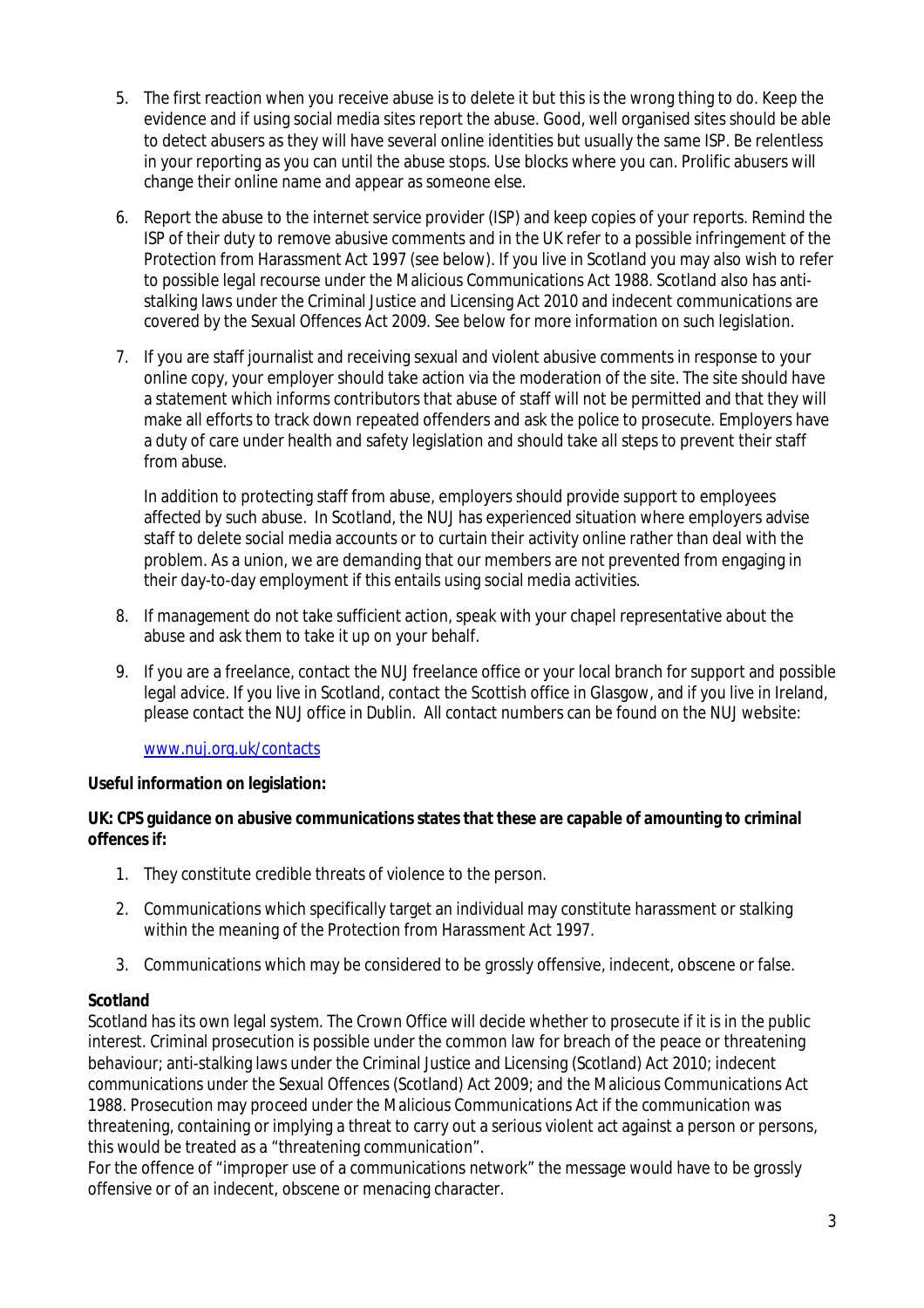There are also a variety of "hate" crimes in Scotland which mean aggravating features must be taken into account when sentencing. The Offences (Aggravation by Prejudice) (Scotland) Act 2009 protects individuals from prejudice on the grounds of disability, sexual orientation, or transgender identity. Other legislation also treats race and religious prejudice as aggravating features.

This means that common law offences such as breach of the peace, motivated by malice or ill will towards an individual based on their disability, sexual orientation, transgender identity, race or religion can result in a higher fine or longer custodial sentence as the court must take that aggravating factor into account.

The Protection of Harassment Act 1997 has specific provisions applicable to Scotland. Breach of a nonharassment order made in civil proceedings is an automatic criminal offence with a maximum sentence of five years.

Civil remedies are also available under the Protection from Harassment Act 1997 and the Defamation Act 1996.

## **Ireland**

It may be possible to pursue an action under the Non-fatal Offences Against the Person Act 1997 which deems harassment to be when someone interferes with another's peace and privacy or causes alarm, distress or hurt. Unfortunately this, as far as we know, has not been tested in the courts.

## **Impersonation online:**

If someone starts to impersonate you online you should -

- 1. Contact the moderators and site managers to inform them that someone is impersonating you online. This sometimes has a successful outcome; however some sites may be slow in taking action.
- 2. Reclaim your identity. Contact the impersonator privately and ask them to stop otherwise you will go public. If this doesn't work, sign up to the site and reclaim your identity. Challenge the impersonator in public and ask them to stop impersonating you. This may work or the abuser may thrive on the attention. You have to weigh up the pros and cons of signing up to an obscure online community for the sole purpose of fending off an imposter. You may, of course, feel differently, if it is a large, popular site.
- 3. Use your journalistic skills! Write about your experience of someone impersonating you. This will make you feel better, get it out to the people who matter to you, and let those who have fallen for the deception know the truth.
- 4. If the situation is getting out of hand, you may have to consider legal assistance and you should contact the NUJ for advice.
- 5. Remember the online community is huge, and impersonating you on an obscure online forum may reach very few people. If, on the other hand, it is being done on a popular forum, you will need to take action.
- 6. Dealing with this situation can be tricky and can make you anxious and stressed. Get support from colleagues, friends and NUJ members. The more people who can post that you are being impersonated the more people will learn the truth and it will make the impersonator lose control of the situation. They may decide that the bother of impersonating you isn't worth it once the trick has been exposed.

#### **General Guidelines on online safety:**